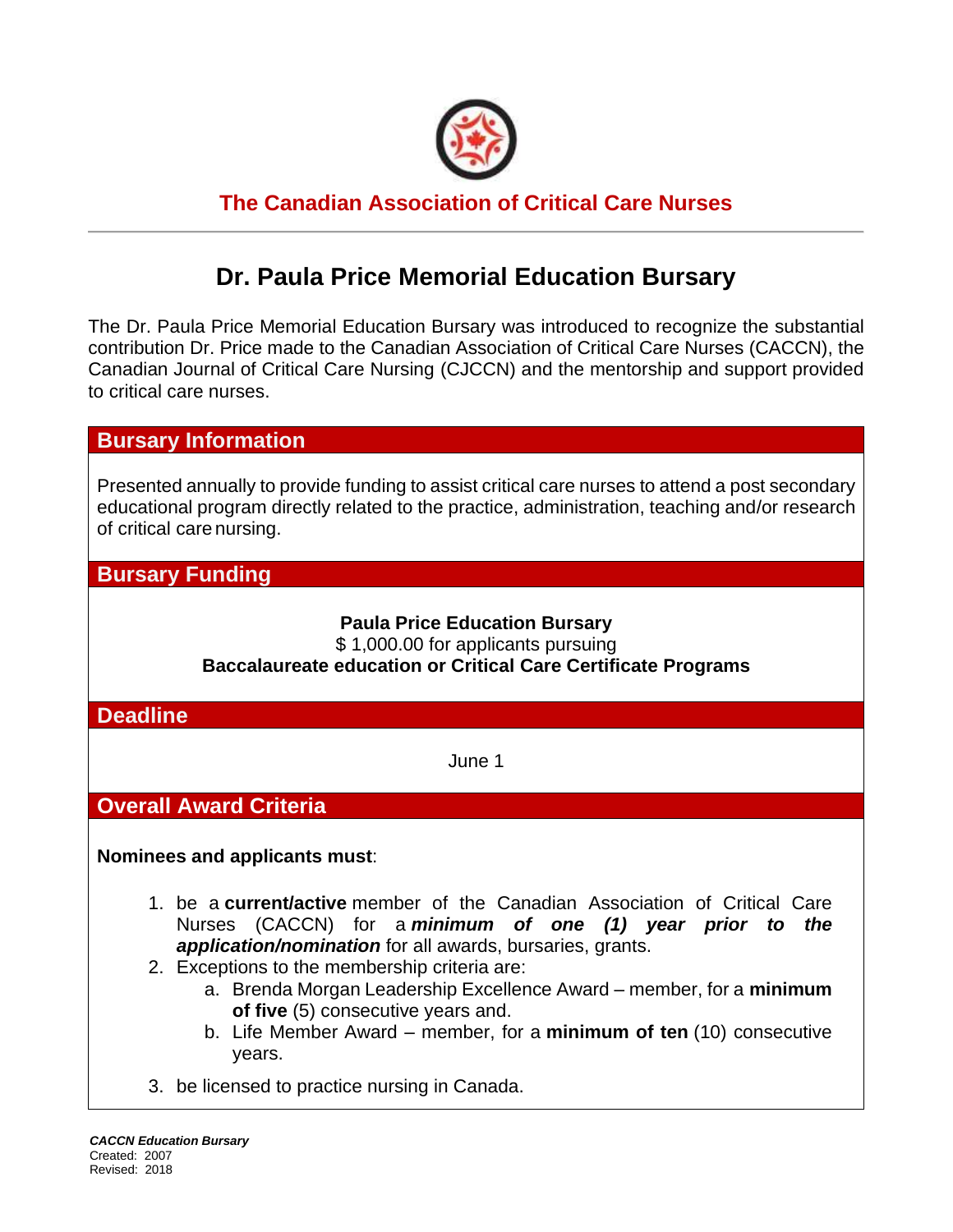- 4. complete the application/nomination via the online award, bursary, and grant submission system.
- 5. provide signed applications and/or nomination letters (physical or electronic signatures accepted), where required.
- 6. provide contact information for applicants, nominees and those providing character references, chapter and/or national involvement, to verify authenticity, where required.

### **Bursary Specific Criteria**

The applicant:

- 1. has the equivalent of one-year (1) of critical care nursing experience in the year leading up to the application;
- 2. is accepted to a post secondary educational program directly related to the practice, administration, teaching and/or research of critical care nursing;
- 3. has not been the recipient of this award in the past two years.

### **Bursary Submission Process**

Applicants are required to:

- 1. Keep a record of merit points over the **past three (3) years** June 1 to May 31 annually.
- 2. Complete the Education Bursary application, detailing the following information, as applicable along with supporting documentation.
- 3. Provide written confirmation of acceptance / enrolment in the post secondary educational program directly related to the practice, administration, teaching and/or research of critical care nursing.
- 4. Provide a 250-word narrative outlining why the applicant wishes to be considered for the bursary and how the bursary will help to meet the applicant's educational goals.

### **Where to Submit**

- 1. Completed online application at caccn.ca.
- 2. Incomplete nomination packages and packages received after the deadline will not be considered.